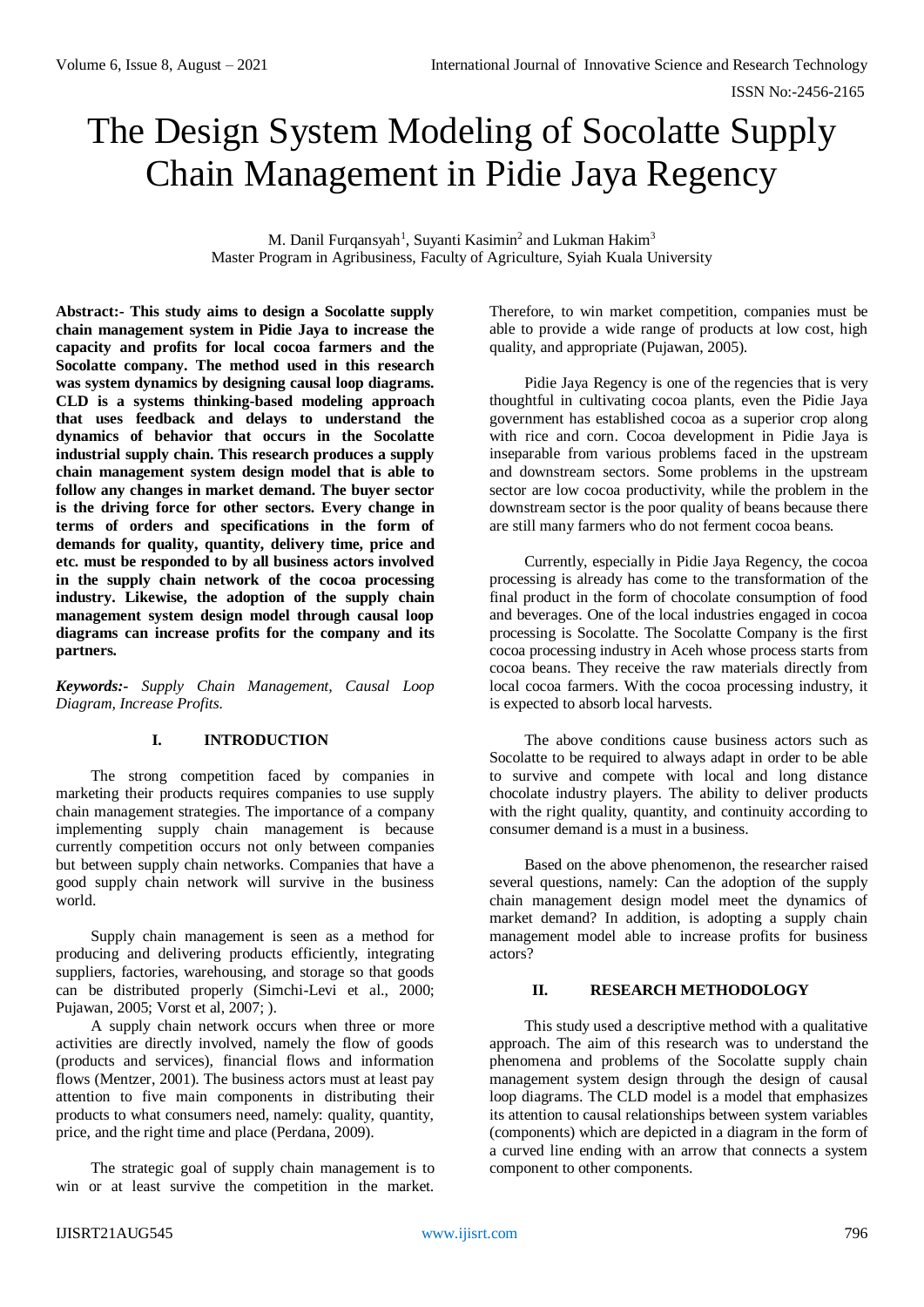Respondents in this study were selected purposively based on decision makers in each supply chain network. The characteristics of the respondents are the owner and manager of the Socolatte company who doubles as the manager of production, marketing, and finance, owner and manager of the fostered garden (farmers).

There are three types of data used in supply chain system management modeling using a system dynamics approach, namely numerical data, written data and mental models (Towill, 1996). Numerical data and mental models were obtained from interviews with respondents who had been determined in this study. In addition, in this study, indepth observations were made of the business and management processes that occur in the Socolatte supply chain system under study. Furthermore, the secondary data were collected from studying documentation of journals, books and research reports.

#### **III. RESULTS AND DISCUSSIONS**

#### **1.1 General Model of Socolatte Cocoa Industry Supply Chain Network**

Socolatte is a local company engaged in processing cocoa products into chocolate that is ready for consumption. In running a business in the field of processing, it is very important to pay attention to raw materials for business consistency. Suppliers (suppliers) who are local farmers in

Pidie Jaya Regency and are members of a cooperative are engaged in cultivating cocoa plants, starting from land clearing, seeds, fertilizers, medicine, labour, harvesting, post-harvest, and fermentation carried out by farmers.

The main raw material in making chocolate used by the Socolatte company is fermented cocoa beans. This fermentation process aims to create a unique chocolate taste, the colour of the chocolate and the pieces of the seeds are hollow and reduce the bitter and astringent taste, as well as a bright and clean chocolate colour so as to produce beans with good quality and aroma. Cocoa beans that are fermented properly have a high selling price compared to cocoa beans that are not fermented. Under normal conditions Socolatte buys fermented cocoa beans for 40.000/Idr,- and if the market situation is not normal, the selling price will be  $55,000$ /Idr –  $60,000$ /Idr,

Figure 1 shows the supply chain network of the Socolatte cocoa processing industry which is divided into 3 sectors. The sectors are the cocoa plantation sector, the cocoa processing factory sector and the distribution centre sector. Within the company there is a product flow (fermented cocoa beans, chocolate products) and the role of management in linking one sector to another. Management decisions are the management of the flow of information needed to control the flow of products through effective and efficient business processes.



*Figure 1. General Model of the Socolatte Cocoa Industry Supply Chain*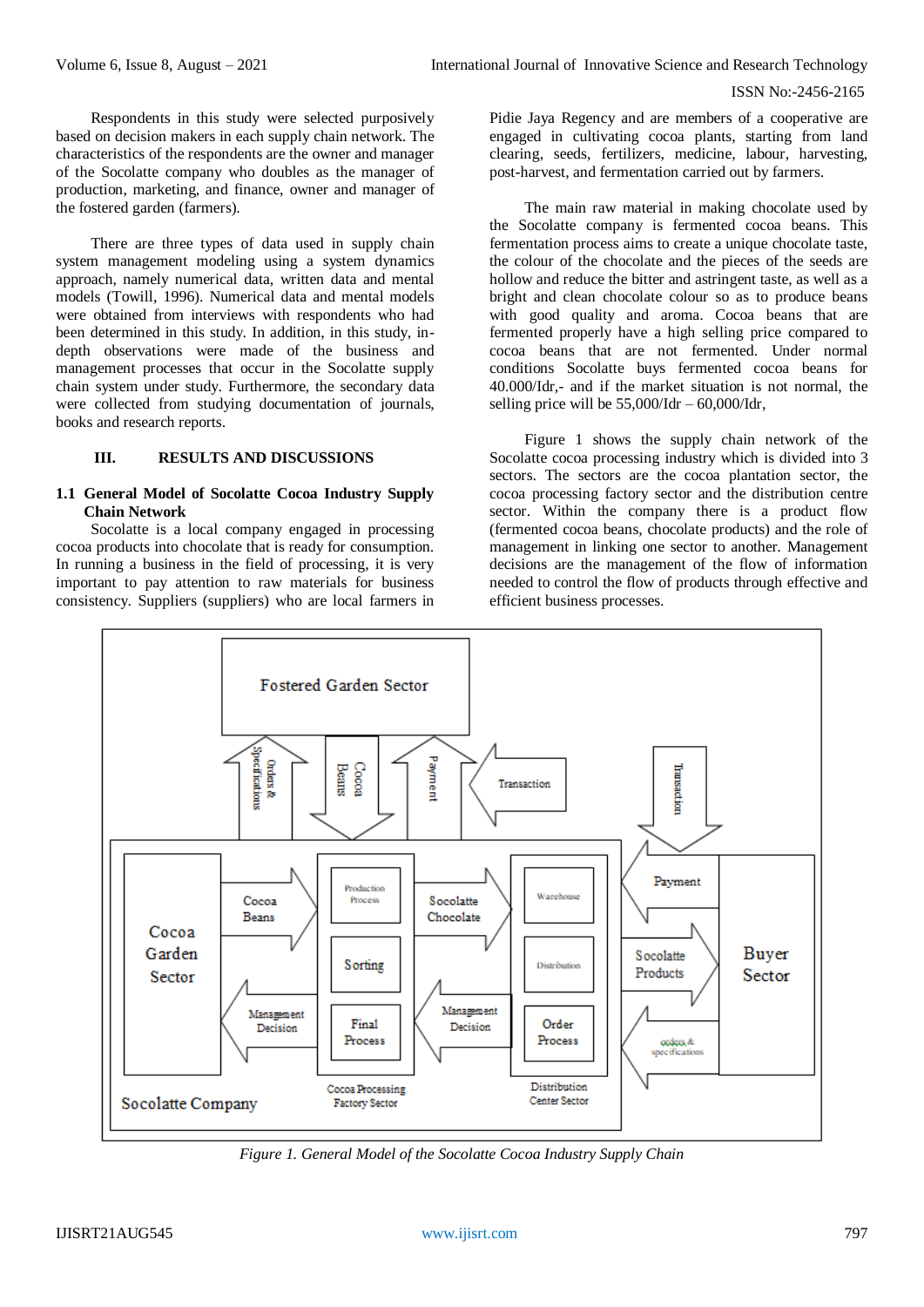#### ISSN No:-2456-2165

The Relationships between organizations include the flow of goods, the flow of orders and specifications, and the flow of payments. The Socolatte Company manages the order flow process and specifications as well as payments to cocoa farm partners who supply beans to specified orders and specifications. Meanwhile, buyers (buyers) submit orders and specifications of the desired chocolate product and pay for the order.

Based on the intra and inter-organizational interactions described above, it is explicitly illustrated that there are feedback loops in the supply chain management of the cocoa processing industry. The buyer sector is a driving force for other sectors. Every change in terms of orders and specifications in the form of demands for quality, quantity, delivery time, price and others must be responded to by all business actors involved in the supply chain network of the cocoa processing industry.





*Figure 2. Causal Loop Diagram of Socolatte Industrial Supply Chain Design*

According to figure 2, the increasing competitors of cocoa processing producers in the global market will increase the pressure on cocoa processing industry actors to improve the differentiation of chocolate quality. Differentiation of product quality is needed so that cocoa processing industry actors get a better selling price. If there is no differentiation in product quality, there will be pressure to lower the selling price to companies/cooperatives.

The greater the pressure to increase the quality differentiation of eating chocolate products, the higher the demand for chocolate quality demanded by buyers. The increasing demand for quality demands a quick response from cocoa processing producers.

The demand for the quality of the chocolate that is asked to determine the quality suitability of the chocolate produced by the Socolatte company. The higher the demand for quality chocolate, the higher will be the suitability of the quality of the chocolate. The suitability of chocolate quality is the key to the success of the business processes carried out by the Socolatte company and shows the level of market acceptance of the products produced. In other words, consistent quality conformity is an important indicator of a company listening and responding to customers.

The evaluation of the conformity of the resulting quality with quality demands from consumers will result in the level of quality gaps. Furthermore, the higher the suitability of the quality of the chocolate produced with the quality demands of consumers, the lower the effort to adjust the quality of Socolatte chocolate that must be done.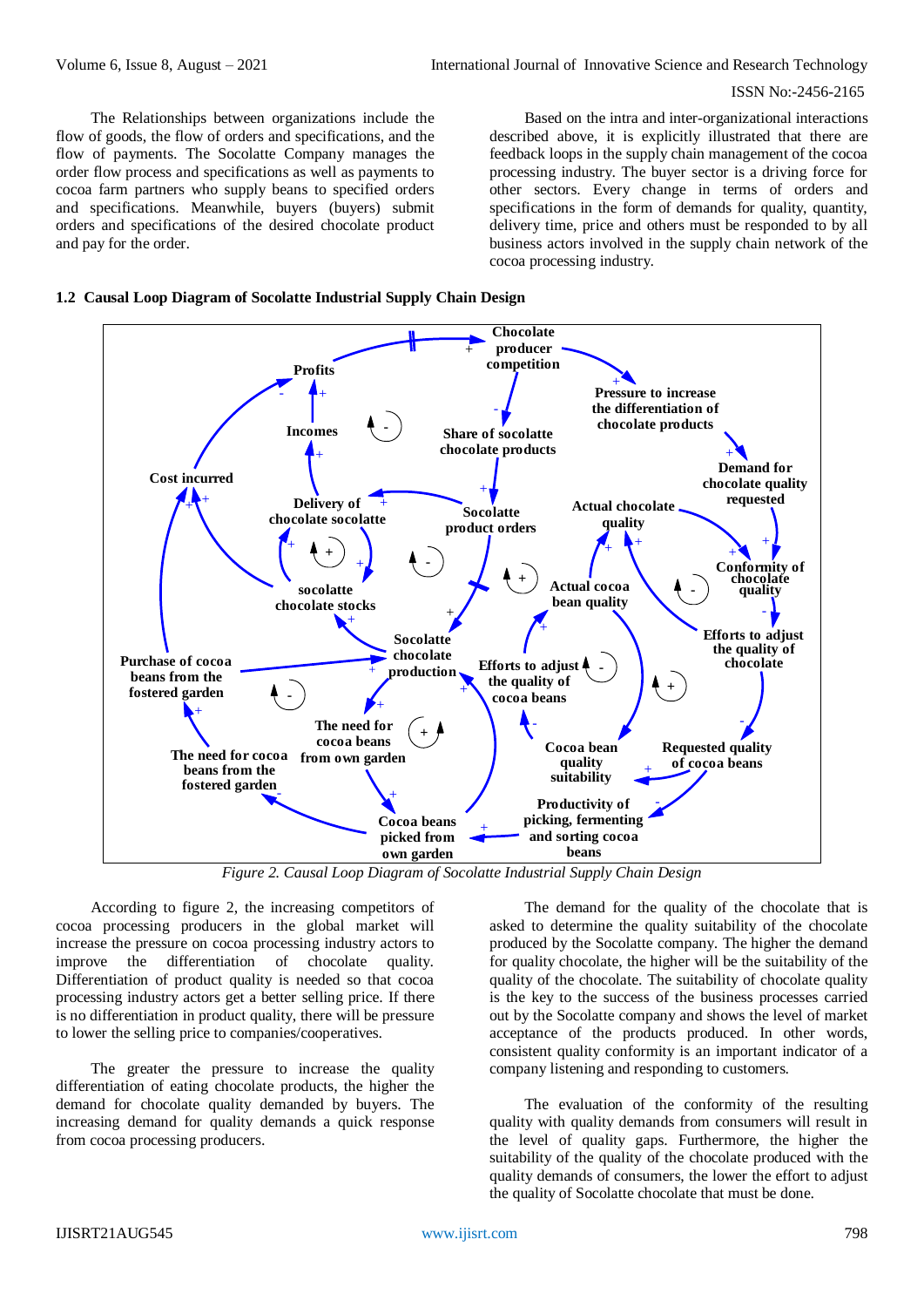The higher the effort to adjust the quality of the chocolate, the higher the actual quality of the chocolate produced by the Socolatte company. Quality adjustment efforts are carried out by improving the quality of fermented beans which are used as raw materials. The more the actual quality of chocolate increases, the better the suitability of the quality of chocolate produced with the quality demands demanded by consumers. The interaction of quality engineering, namely, the variables of the requested quality of chocolate, the suitability of the quality of chocolate, efforts to adjust the quality of chocolate and the quality of the actual chocolate form a negative feedback loop, which means that every engineering of chocolate quality will lead to a balance to meet consumer demand.

Furthermore, the higher the quality of cocoa beans demanded will increase the suitability of the quality of cocoa beans. The suitability of cocoa bean quality is the gap between the quality of cocoa beans demanded and the quality of actual cocoa beans. The suitability of the quality of cocoa beans determines efforts to adjust the quality of cocoa beans. The higher the suitability of the quality of cocoa beans will reduce the effort to adjust the quality of cocoa beans.

Efforts to adjust cocoa beans are carried out by providing picking directions to the pickers so that the types of cocoa beans produced are better. Every effort to adjust the quality of cocoa beans will improve the quality of the actual cocoa beans produced.

The interaction of cacao bean quality engineering, namely: the requested cocoa bean quality variable, the suitability of the cacao bean quality, efforts to adjust the cacao bean quality, the actual cacao bean quality form a negative feedback loop. From the abovementioned statements, it means that every bean of cocoa quality engineering will lead to a balance to meet the demands of the processing plant management in response to consumer demands.

Two interacting negative feedback loops form an interdependence. Those are the feedback loop of chocolate quality engineering and cocoa bean quality engineering forms a positive feedback loop that results in growth or strengthening behavior. The higher the chocolate quality engineering efforts carried out will encourage the quality engineering of cocoa beans and vice versa.

In the supply chain system of the cocoa processing industry, quality engineering of chocolate and cocoa beans does not stand alone but interacts with other variables and feedback loops. The higher the quality of the cocoa beans demanded, the lower the productivity of picking, fermenting cocoa beans and sorting. This happens because efforts to improve the quality of cocoa beans require accuracy and a longer time so that the productivity of picking, fermenting and sorting cocoa beans per day will be reduced.

In line with the increase in the productivity of picking, fermenting and sorting cocoa beans, the number of cocoa

The amount of Socolatte chocolate produced will determine two supply chain activities, namely the procurement of raw materials for cocoa beans from the fostered gardens and the processing of cocoa supplies. The more Socolatte chocolate production is carried out, the more supply of cocoa beans will be used. In meeting the supply of raw materials, the Socolatte company obtains raw materials from its own plantations and fostered gardens under the cooperative body.

In line with this, the more production of Socolatte chocolate products, the higher the yield of cocoa pods picked in the garden itself, so this will result in a shortage of harvested produce from the plantation itself. Thus, the Socolatte company's decision to partner with assisted farmers who own cocoa plantations is the right decision. The Socolatte company also maintains commitment and continuity with partners by means of regular purchases.

The interaction relationship between Socolatte chocolate production variables, the need for cocoa beans from their own gardens, and the purchase of cocoa beans from the fostered gardens forms a negative feedback loop. This means that the partnership system for purchasing cocoa beans from the fostered gardens carried out by the company/cooperative shapes behavior towards a balance to fulfil Socolatte's chocolate production capacity.

Furthermore, the increase in the number of production will lead to an increase in the amount of Socolatte chocolate stock in the distribution centre. As supplies increase, Socolatte chocolate shipments will increase as well. On the other hand, the supply of Socolatte chocolate will decrease. Based on this, the interaction of inventory management and delivery in the Socolatte industry shows behavior that leads to or towards balance. This condition occurs because the interaction between the two sides forms a negative feedback loop.

In addition, an increase in cocoa shipments in large quantities will increase revenues, so that the profits obtained by companies/cooperatives will also increase. Profits come from reduced income from the cost of purchasing cocoa beans, inventory costs and production costs. Within a certain period of time (delay), the higher the company's profit, the more business actors working in the chocolate industry and the more competitive it is. Increased competition will reduce the market share of Socolatte chocolate products managed by the Socolatte company. As a result, the market share of regulated products will increase and the company will receive more orders for Socolatte chocolate products. On the other hand, as the market share of managed Socolatte chocolate products decreases, the orders for Socolatte chocolate received by the company will also decrease.